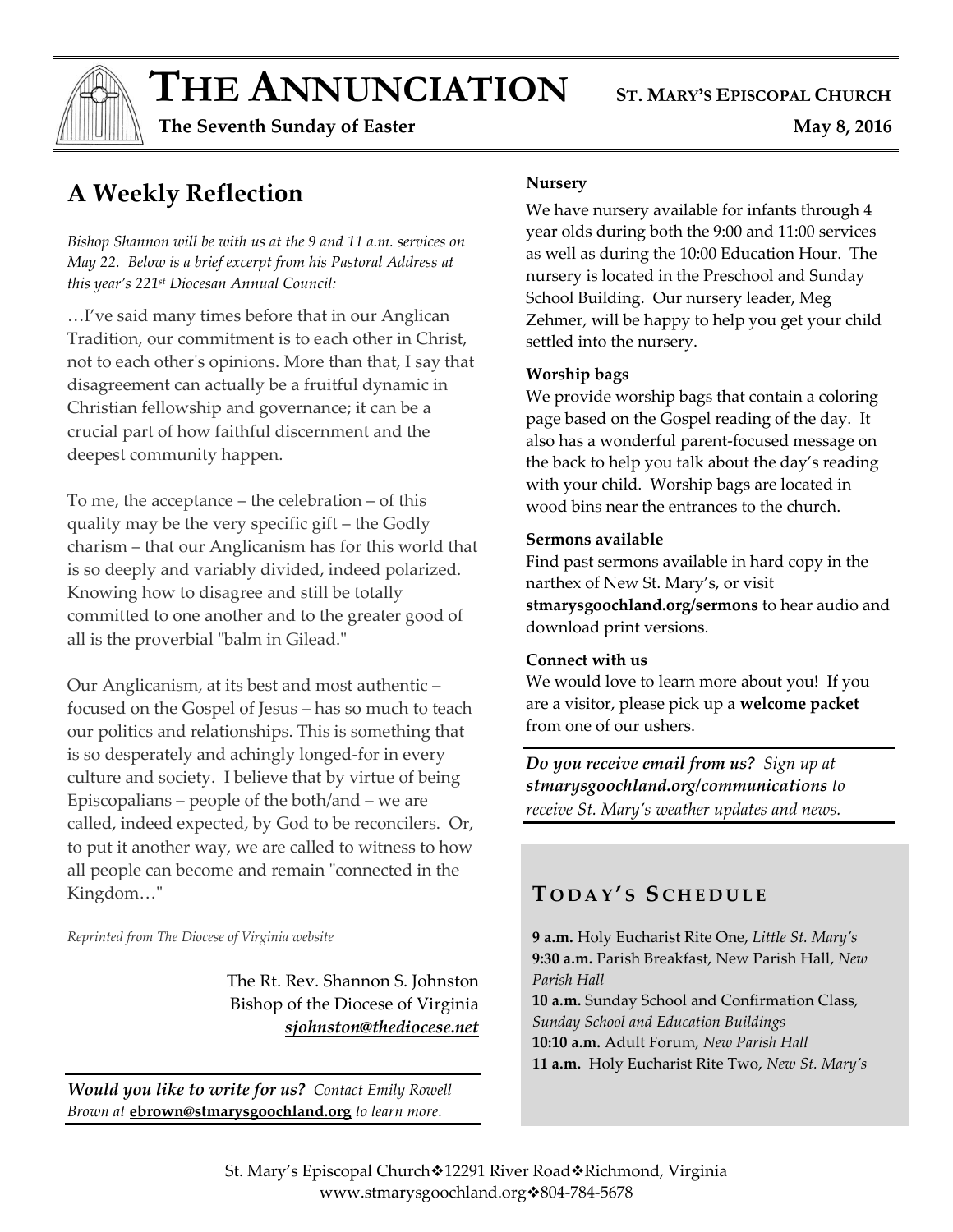**WELCOME!** Whether it is your first Sunday at St. Mary's, or your 401<sup>st</sup>, we're glad that you're with us. Please feel free to introduce yourself to an usher or a clergy member and consider filling out an information form. We invite you to join us on future **Sundays** at 9 or 11 a.m. for Eucharist and Morning Prayer, on Wednesdays for **Noonday** or **Evening Prayer** at 12 p.m. and 5:45 p.m. in beautiful and quaint Little St. Mary's, for a **class** or **Bible study**, or for many of our other **fellowship** and **outreach** offerings. **Little St. Mary's** is also **open every day** between 8:30 a.m. and 4:30 p.m. and available to you for prayer and reflection. See the back page to get a sense of what we have going on around St. Mary's.

## **WHERE IS GOD CALLING ST. MARY'S?**

Over the past six weeks, hundreds of **St. Mary's parishioners, staff, and clergy** have been engaged in the process of **discerning**, "Where is God calling St. Mary's?" Led by Chair Tim O'Shea and Chaplain Bob Hetherington and focused on five areas of our common life (Fellowship, Outreach, Spiritual Formation and Education, Stewardship, and Worship), we have prayerfully considered where St. Mary's is now and **where God is calling us to be** as a beacon of God's kingdom in the world. With an emphasis on **listening to one another**, we have met in committees, Adult Forums, and other venues such as monthly Parish Breakfasts and Suppers and Seniors lunches. We have also engaged in numerous informal conversations and correspondence. All parishioners have been invited to participate by contacting Tim and/or by contacting committee members individually. To find out more, go to **[www.stmarysgoochland.org/ discernment/](http://www.stmarysgoochland.org/%20discernment/)**.

We are now in the process of prayerfully compiling what we have discerned, and *it is not too late to make your voice heard*. Please contact **Tim O'Shea** in person or at *[discernment@stmarysgoochland.org](mailto:discernment@stmarysgoochland.org)* and/or **any of the following committee members:**

**Fellowship**: Chair: Kristie Inge, Andy Howlett, Katie Howlett, Margaret Lundvall, Caroline Moomaw, Duane Ragsdale, Frances White, Vestry representative: Bruin Richardson, clergy/staff representative: Emily Rowell Brown;

**Outreach**: Chair: Marshall Bowden, Wallace Inge, Richard Lundvall, Margaret Mickel, Liz Rider, Jen Wilkins, Vestry representatives: Tracey Ragsdale and Charmaine Trice, clergy/staff representative: Bob Hetherington;

**Spiritual Formation and Education**: Co-Chairs: Mary Lou Bean and Owen Conway, Chris Cotropia, Betty Johannessen, Cabell Jones, Doug Monroe, Sydna Street, Marilynn Ware, Angelique Wilhelm, Dan Williams, Vestry representative: Brantley Holmes, clergy/staff representatives: Amelia McDaniel and Matt Rawls;

**Stewardship**: Co-Chairs: Jane duFrane and Wally Stettinius, Mercer Ferguson, Eddie Goode, Wallace Inge, Tracey Ragsdale, Jane Spilman, Ben Weimer, Vestry representative: Fay Lohr, clergy/staff representative: Weezie Blanchard;

**Worship**: Chair: Peggy Talman, Rebecca Johnson, Ben Lewis, Robin Lind, Burke McCormick, Susie Patton, Martha Rhodes, Sue Thompson, Kemper Wharton, Russell Wyatt, Vestry representative: Betsy Rawles, clergy/staff representatives: Weezie Blanchard, Dwight Graham.

#### **ADULTS**

**When you fall down, how do you rise strong**? Join Associate Rector Emily Rowell Brown and Director of Youth Ministries Matt Rawls this **June 4-5** for a special workshop at Roslyn Retreat Center, **"Rising Strong for Young Adults."** Based on the research of **Brené Brown** and grounded in the Christian tradition, this workshop is about **showing up as our deepest selves**. In it we will delve into our individual stories, especially those of struggle, and learn to let go of who we think we ought to be so that we might be who we are. The cost is \$25, and the registration deadline is May 20. Learn more at **standrewsoregonhill.org/risingstrong** and contact Emily if you would like to attend.

**The best things in life are coffee and friends**. One of the greatest gifts of a church is the **Christian community** that we create together. Making newcomers and long-timers alike feel welcome and included happens both during and outside of worship. If you would like to be involved in the conversation about **hospitality at St. Mary's**, and particularly how we might encourage **fellowship after the Sunday services** (over good coffee of course!), please contact Emily Rowell Brown at *ebrown@stmarysgoochland.org*.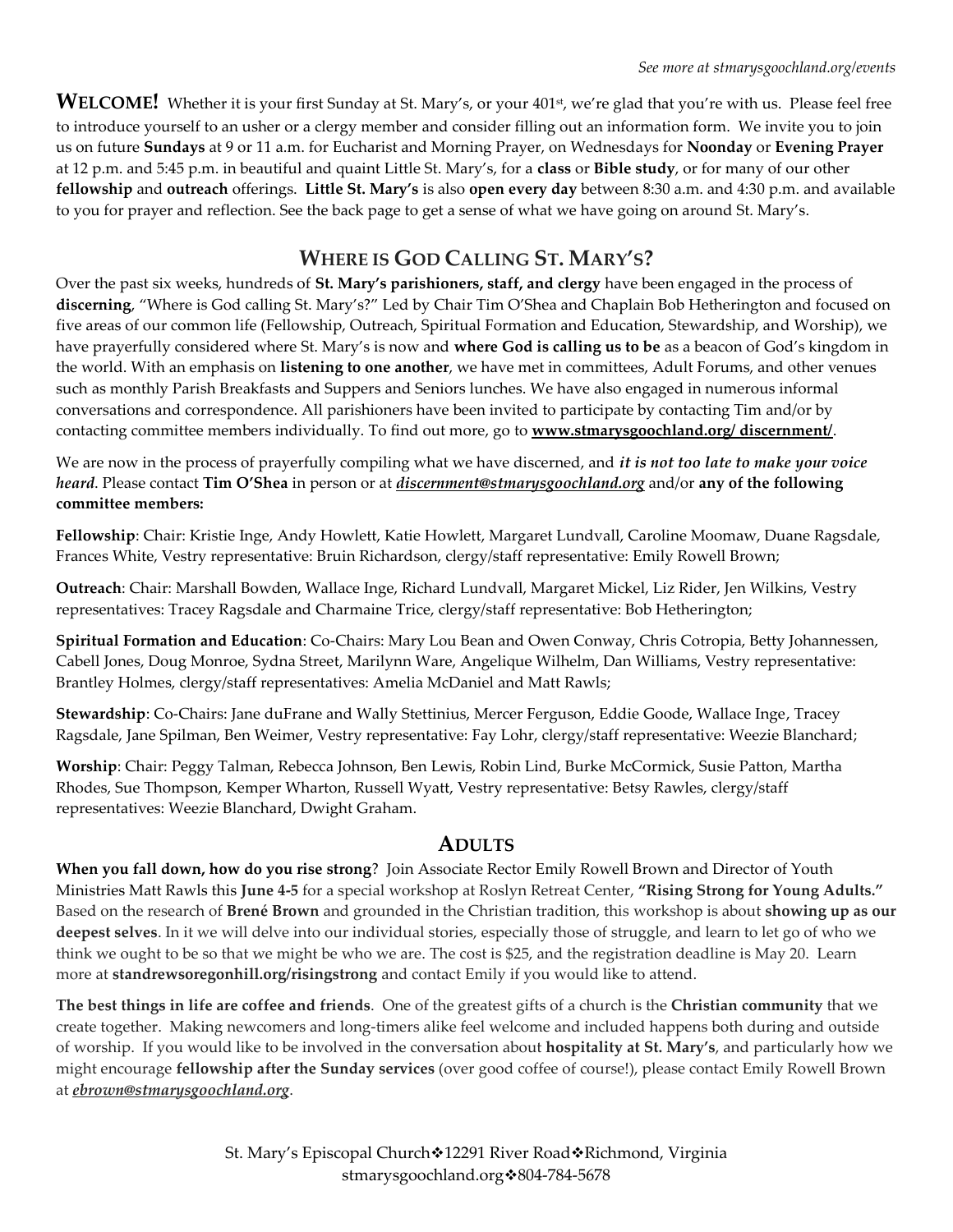### **CHILDREN, YOUTH, AND FAMILIES**

**Amazing things happen right here at home**. This summer the youth are invited to participate in a **local, home-grown mission trip**. This is open to anyone grades 6-12. We will spend Thursday, June 23 and Friday, June 24 volunteering at **Shalom Farms** and then at the **soup kitchen** at Grace and Holy Trinity. Additionally, on Thursday night we will gather back at St. Mary's for food, games and fellowship! Please email Matt Rawls for more information at *[mrawls@stmarysgoochland.org](mailto:mrawls@stmarysgoochland.org)*.

**Are you coming? Vacation Bible School** will be held **on July 11-15, 2016** from 9 a.m.-12 p.m. Mark your calendars for a great week of fun and learning for St. Mary's children ages 3 – 5 th grade. We will be exploring **feeding stories** from Scripture and learning more about the **Eucharist**. Registration will be available soon. Interested in volunteering to help with the week? Please contact Amelia McDaniel at *amcdaniel@stmarysgoochland.org.* 

#### **FELLOWSHIP**

**The best breakfast.** It's our final parish breakfast until the fall! Join us this morning from 9:30-10:15 a.m. in the New Parish Hall for a delicious hot breakfast, made even better with the addition of St. Mary's **legendary cinnamon rolls**! Suggested contribution is **\$6/person** or**\$20/family**. RSVP to Lori Smiley at *lsmiley@stmarysgoochland.org*. Over coffee and a scrumptious meal prepared by members of the St. Mary's Fellowship Committee, continue the conversation about the Discernment Process.

**Special Speaker's Luncheon**. Enjoy lunch and conversation with St. Mary's friends this Wednesday, May 11 at 12 p.m., sponsored by the seniors of St. Mary's. Parishioner Tim O'Shea will give us a **"full scale" Discernment talk** with all five Committees represented: Peggy Talman from Worship, Mary Lou Bean and Owen Conway from Spiritual Formation and Education, Kristie Inge from Fellowship, Marshall Bowden from Outreach, and Jane duFrane and Wally Stettinius from Stewardship. It promises to be a learning experience all around! Please RSVP to Lori Smiley at *lsmiley@stmarysgoochland.org*. Suggested contribution is **\$5**.

#### **STEWARDSHIP**

St. Mary's Church makes a difference in people's lives every day. People of all ages come here to worship, learn, and serve. They leave here comforted and inspired to serve in the wider world. All of it is made possible by people who make a sustaining financial gift. **Annual pledges strengthen our ministries and ensure that St. Mary's remains a source of hope and encouragement for people in Goochland, the metropolitan Richmond area, and beyond.** If you haven't already done so, we hope you will consider making a financial pledge for 2016. Every gift, large or small, makes a difference. You can pledge online at **stmarysgoochland.org/pledge**, email Gina Alexander at *galexander@stmarysgoochland.org*, or call 784-5678. **It's SO easy to do and it feels SO good to do it!**

#### **WORSHIP**

**Summer schedule.** Our summer Sunday service schedule begins on **May 29** and continues through **September 4**. We will hold one service at **10 a.m.** in **New St. Mary's**, and the beloved Morning Prayer service will return. Each month, on the **first, third, and fifth Sundays**, we will celebrate **Holy Eucharist**, and on the **second and fourth Sundays**, we will hold a **Morning Prayer** service followed by an optional opportunity to partake in reserved sacrament. Be sure especially to note the first Sundays of each summer month are **Lemonade on the Lawn Sundays**! After the service, enjoy conversation and a cold beverage on the terrace with St. Mary's friends.

#### **ST. MARY'S EPISCOPAL SCHOOL**

**Accepting 2016-2017 applications.** St. Mary's Episcopal School is currently accepting applications for children **ages 2-6** for **two day, three day, four day, five day** and **Junior Kindergarten programs**. **St. Mary's members (or their referrals) will receive \$250 off tuition.** We offer a **play-based curriculum**, small intimate class sizes, and a fabulous outdoor classroom. Please call us at 784-2049 for more information and to set up your personal tour. Visit us on the web at **www.saintmarysschool.net.**